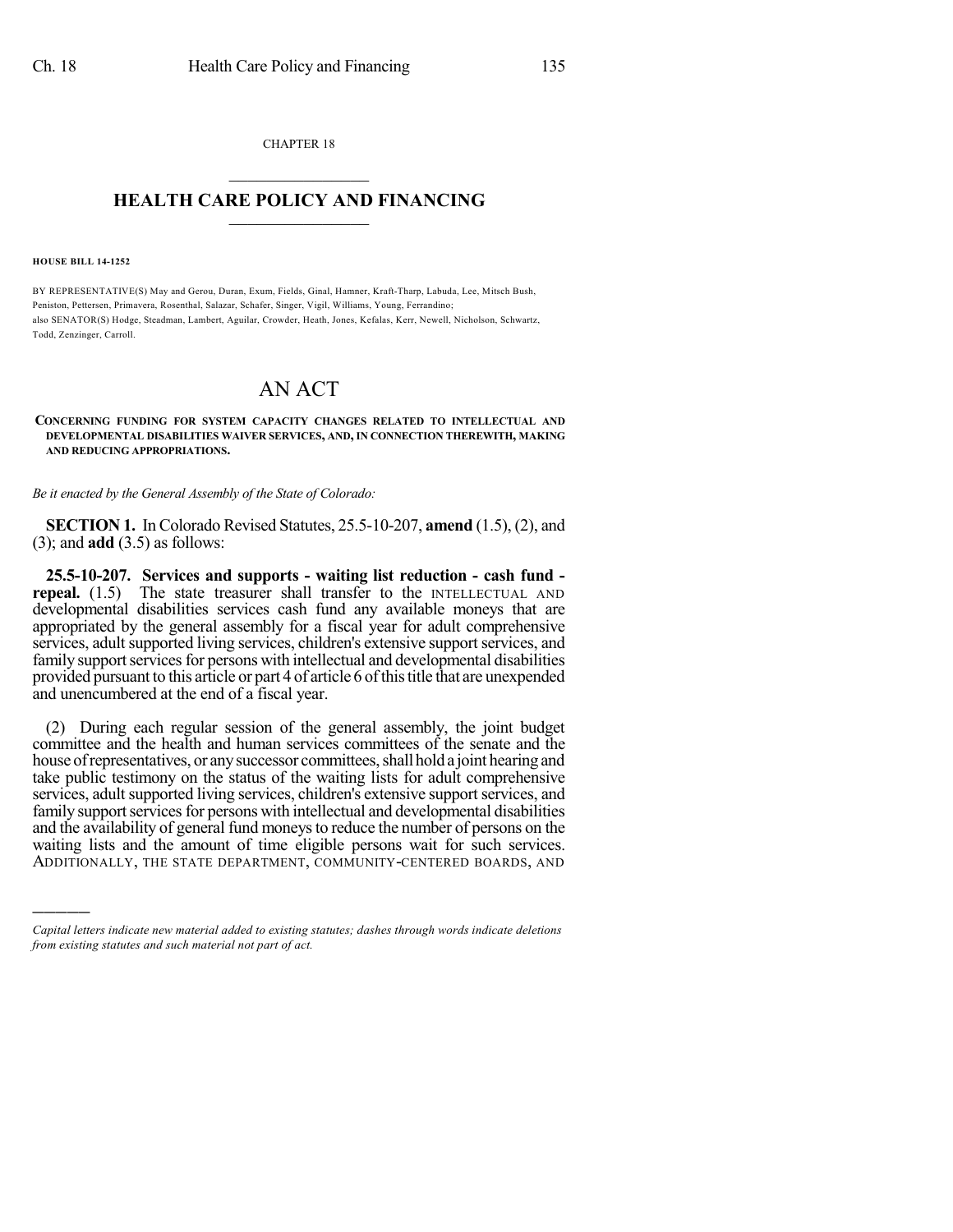PROVIDERS SHALL REPORT ON THE USE AND EFFECTIVENESS OF ANY MONEYS APPROPRIATED IN THE PRECEDING STATE FISCAL YEAR FOR INCREASING SYSTEM CAPACITY. The goal of the hearing shall be to propose an appropriation from the general fund to the intellectual and developmental disabilities services cash fund.

(3) Thegeneral assemblymayannuallyappropriatemoneysinthe intellectual and developmental disabilities services cash fund to the state department for:

(a) Program costs for adult comprehensive services, adult supported living services, children's extensive support services, and family support services for persons with intellectual and developmental disabilities provided pursuant to this article or part 4 of article 6 of this title;

(b) ADMINISTRATIVE EXPENSES FOR RENEWAL AND REDESIGN OF MEDICAID HOME-AND COMMUNITY-BASED SERVICES WAIVERS RELATING TO INTELLECTUAL AND DEVELOPMENTAL DISABILITIES; AND

(c) INCREASING SYSTEM CAPACITY FOR HOME- AND COMMUNITY-BASED INTELLECTUAL AND DEVELOPMENTAL DISABILITIES PROGRAMS, SERVICES, AND SUPPORTS.

(3.5) (a) ON OR BEFORE APRIL 1, 2014, THE STATE DEPARTMENT SHALL REPORT TO THE JOINT BUDGET COMMITTEE CONCERNING THE STATE DEPARTMENT'S PLAN FOR DISTRIBUTION OF MONEYS APPROPRIATED FOR INCREASES IN SYSTEM CAPACITY.THE STATE DEPARTMENT SHALL WORK WITH COMMUNITY-CENTERED BOARDS AND PROVIDERS TO DEVELOP RECOMMENDATIONS TO THE EXECUTIVE DIRECTOR CONCERNING THE PLAN.

(b) BY APRIL 15, 2014, THE STATE DEPARTMENT SHALL DISTRIBUTE THE FUNDS APPROPRIATED FOR INCREASES IN SYSTEM CAPACITY PURSUANT TO THE PLAN DESCRIBED IN PARAGRAPH (a) OF THIS SUBSECTION (3.5).

(c) ON OR BEFORE OCTOBER 1, 2014, EACH COMMUNITY-CENTERED BOARD OR PROVIDER THAT RECEIVES MONEYS FOR INCREASES IN SYSTEM CAPACITY SHALL REPORT TO THE STATE DEPARTMENT CONCERNING THE USE AND EFFECTIVENESS OF THOSE MONEYS.

(d) THIS SUBSECTION (3.5) IS REPEALED, EFFECTIVE JULY 1, 2015.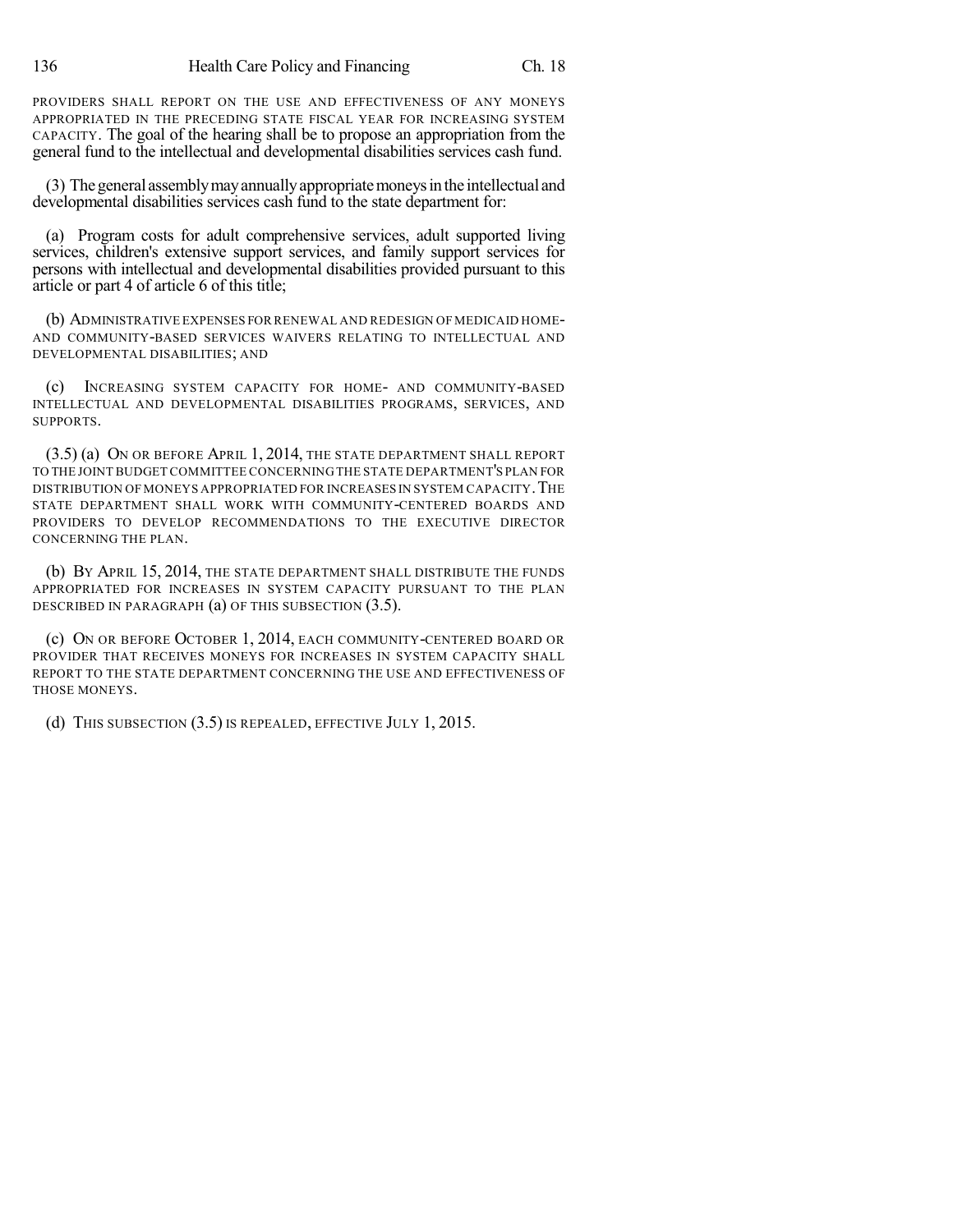|                           |       |                    | <b>APPROPRIATION FROM</b>                       |                             |                                       |                                |  |  |
|---------------------------|-------|--------------------|-------------------------------------------------|-----------------------------|---------------------------------------|--------------------------------|--|--|
| ITEM &<br><b>SUBTOTAL</b> | TOTAL | GENER AL.<br>FUND. | <b>GENER AL</b><br><b>FUND</b><br><b>EXEMPT</b> | <b>CASH</b><br><b>FUNDS</b> | <b>REAPPROPRIATED</b><br><b>FUNDS</b> | <b>FEDERAL</b><br><b>FUNDS</b> |  |  |
|                           |       |                    |                                                 |                             |                                       |                                |  |  |

SECTION 2. Appropriation to the department of health care policy and financing for the fiscal year beginning July 1, **2013.** In Session Laws of Colorado 2013, section 2 of chapter 441, (SB 13-230), **amend** Part V (2), (3), (6) (G), and the affected totals as Part V (6) (G) and the affected totals are amended by section 27 of chapter 169, (HB 13-1117), as follows:

Section 2. **Appropriation.**

### **PART V DEPARTMENT OF HEALTH CARE POLICY AND FINANCING**

**(2) MEDICAL SERVICES PREMIUMS8, 9, 10, 10a**

Medical and Long-Term Care Services for Medicaid Eligible

| Individuals |               | 4,438,829,600 1,044,644,433(M) | 469.842.084ª | 719.515.157 <sup>b</sup> | $936.892^{\circ}$ | 2.203.891.034 |
|-------------|---------------|--------------------------------|--------------|--------------------------|-------------------|---------------|
|             | 4.438.813.623 | 1,044,636,445(M)               |              |                          |                   | 2,203,883,045 |

<sup>a</sup> This amount shall be from the General Fund Exempt Account created in Section 24-77-103.6 (2), C.R.S.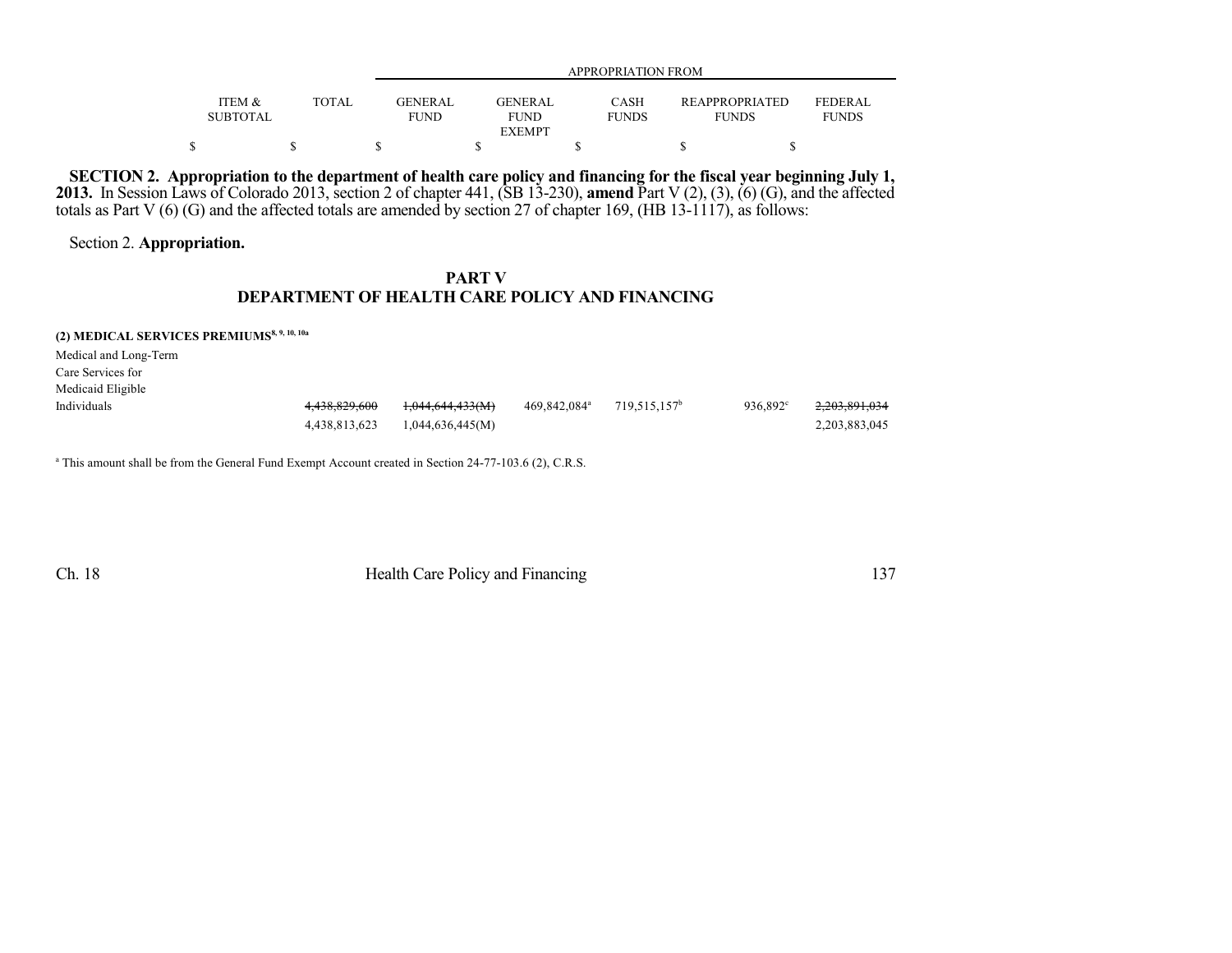|                           |       |                                | APPROPRIATION FROM            |                      |                                       |                                |  |  |
|---------------------------|-------|--------------------------------|-------------------------------|----------------------|---------------------------------------|--------------------------------|--|--|
| ITEM &<br><b>SUBTOTAL</b> | TOTAL | <b>GENER AL</b><br><b>FUND</b> | <b>GENERAL</b><br><b>FUND</b> | CASH<br><b>FUNDS</b> | <b>REAPPROPRIATED</b><br><b>FUNDS</b> | <b>FEDERAL</b><br><b>FUNDS</b> |  |  |
|                           |       |                                | <b>EXEMPT</b>                 |                      |                                       |                                |  |  |
| \$                        |       |                                |                               |                      |                                       |                                |  |  |

<sup>b</sup> Of this amount, \$509,300,034 shall be from the Hospital Provider Fee Cash Fund created in Section 25.5-4-402.3 (4), C.R.S., \$67,570,978 shall be from the Health Care Expansion Fund created in Section 24-22-117 (2) (a) (I), C.R.S., \$43,137,076 shall be from the Medicaid Nursing Facility Cash Fund created in Section 25.5-6-203 (2) (a), C.R.S., \$39,171,453 shall be from recoveries and recoupments, \$35,000,000 shall be from an intergovernmental transfer from Denver Health, \$19,204,600 represents public funds certified as expenditures incurred by public hospitals and agencies that are eligible for federal financial participation under the Medicaid program, \$2,230,500 shall be from the Tobacco Tax Fund created in section 24-22-117 (1) (a), C.R.S. and meets the requirement to appropriate a portion of the revenues collected from the imposition of additional state cigarette and tobacco taxes to the Old Age Pension program for health related purposes pursuant to Section 21 of Article X of the State Constitution, \$1,495,066 shall be from the Breast and Cervical Cancer Prevention and Treatment Fund created in Section 25.5-5-308 (8) (a) (I), C.R.S., \$1,138,890 shall be from the Medicaid Buy-In Cash Fund created in Section 25.5-6-1404 (3) (b), C.R.S., \$640,520 shall be from the Tobacco Education Programs Fund created in Section  $24-22-117$  (2) (c) (I), C.R.S., \$547,520 shall be from the Colorado Autism Treatment Fund created in Section 25.5-6-805 (1), C.R.S., \$50,000 shall be from the Coordinated Care for People with Disabilities Fund created in Section 25.5-6-111 (4), C.R.S., and \$28,520 shall be from local funds.

c This amount shall be transferred from the Department of Public Health and Environment pursuant to Section 24-22-117 (2) (d) (II) (D), C.R.S.

#### **(3) BEHAVIORAL HEALTH COMMUNITY PROGRAMS**

| Behavioral Health          |             |                |                         |                        |
|----------------------------|-------------|----------------|-------------------------|------------------------|
| <b>Capitation Payments</b> | 347,419,591 | 150,983,681(M) | 21,294,827 <sup>a</sup> | <del>175,141,083</del> |
|                            | 347,448,937 | 150,998,354(M) |                         | 175, 155, 756          |
| Medicaid Mental Health     |             |                |                         |                        |
| Fee for Service Payments   | 4,801,046   | 2,400,523(M)   |                         | 2,400,523              |
|                            |             | 352,220,637    |                         |                        |
|                            |             | 352,249,983    |                         |                        |

<sup>a</sup> Of this amount, \$21,260,473 (H) shall be from the Hospital Provider Fee Cash Fund created in Section 25.5-4-402.3 (4), C.R.S., and \$34,354 shall be from the Breast and Cervical Cancer Prevention and Treatment Fund created in Section 25.5-5-308 (8) (a) (I), C.R.S.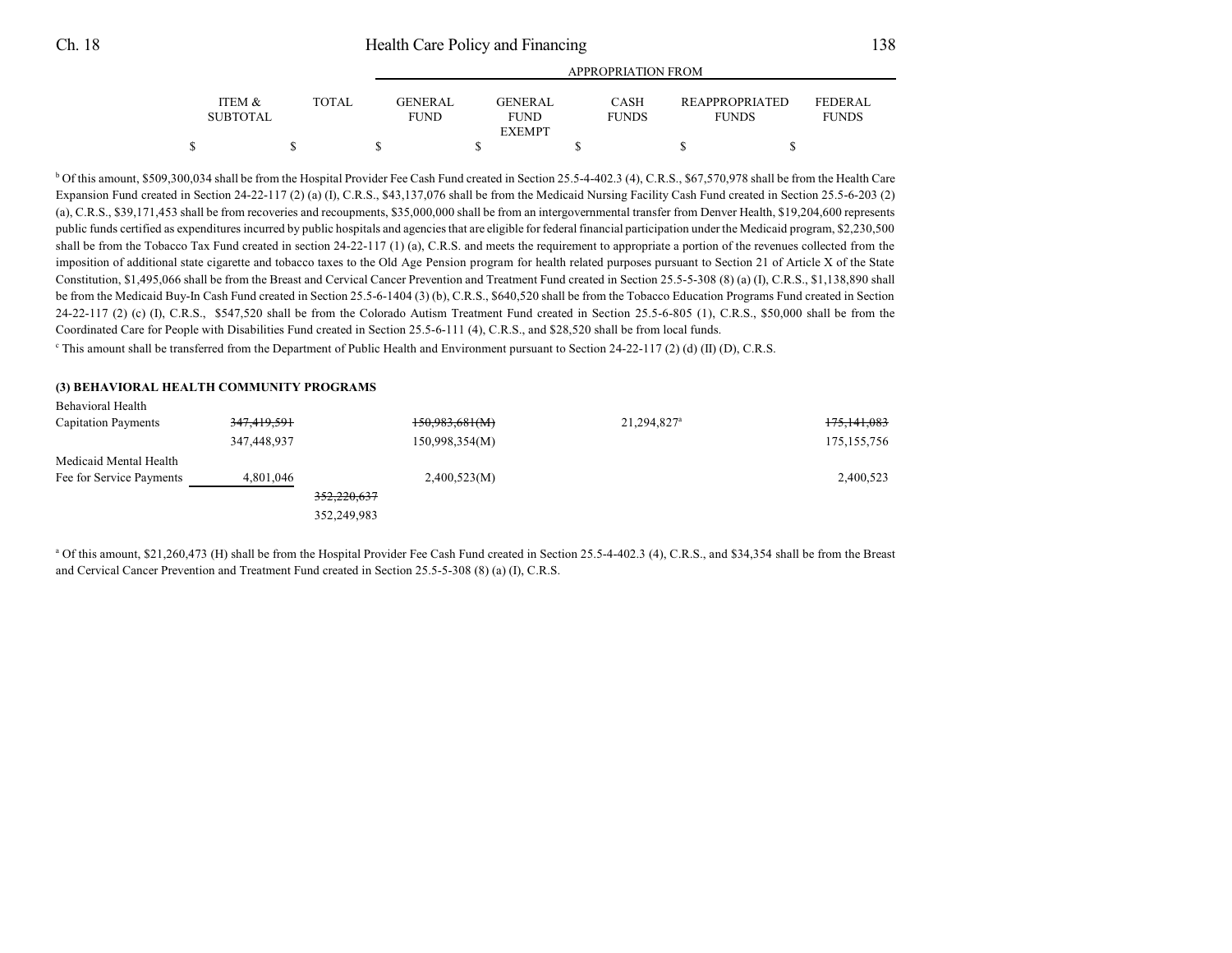### **(6) DEPARTMENT OF HUMAN SERVICES MEDICAID-FUNDED PROGRAMS**

## **(G) Services for People with Disabilities - Medicaid Funding**

| Community Services for<br>People with<br>Developmental<br>Disabilities,<br>Administration | 2,897,037   | 1,448,519(M)   |                | 1,448,518     |
|-------------------------------------------------------------------------------------------|-------------|----------------|----------------|---------------|
| Community Services for                                                                    |             |                |                |               |
| People with<br>Developmental                                                              |             |                |                |               |
| Disabilities, Program                                                                     |             |                |                |               |
| Costs                                                                                     | 374,575,651 | 187,287,826(M) | 1 <sup>a</sup> | 187, 287, 824 |
|                                                                                           | 351,011,071 | 175,505,537(M) |                | 175,505,533   |
| <b>Regional Centers</b>                                                                   | 45,632,428  | 22,816,214(M)  |                | 22,816,214    |
| Regional Center                                                                           |             |                |                |               |
| Depreciation and Annual                                                                   |             |                |                |               |
| Adjustments                                                                               | 1,187,825   | 593,913(M)     |                | 593,912       |
|                                                                                           | 424,292,941 |                |                |               |
|                                                                                           | 400,728,361 |                |                |               |

a This amount shall be from the Health Care Expansion Fund created in Section 24-22-117 (2) (a) (I), C.R.S.

### **TOTALS PART V (HEALTH CARE POLICY AND**

| POLICY AND<br><b>FINANCING)</b> | <del>\$6,195,287,695</del><br>\$6,171,736,484 \$1,589,251,492 | <del>\$1,601,027,096</del>       | $$470,280,384^a \ $1,029,835,723^b$ | \$8,483,522 | <del>\$3.085.660.970</del> °<br>\$3,073,885,363° |
|---------------------------------|---------------------------------------------------------------|----------------------------------|-------------------------------------|-------------|--------------------------------------------------|
| Ch. 18                          |                                                               | Health Care Policy and Financing |                                     |             | 139                                              |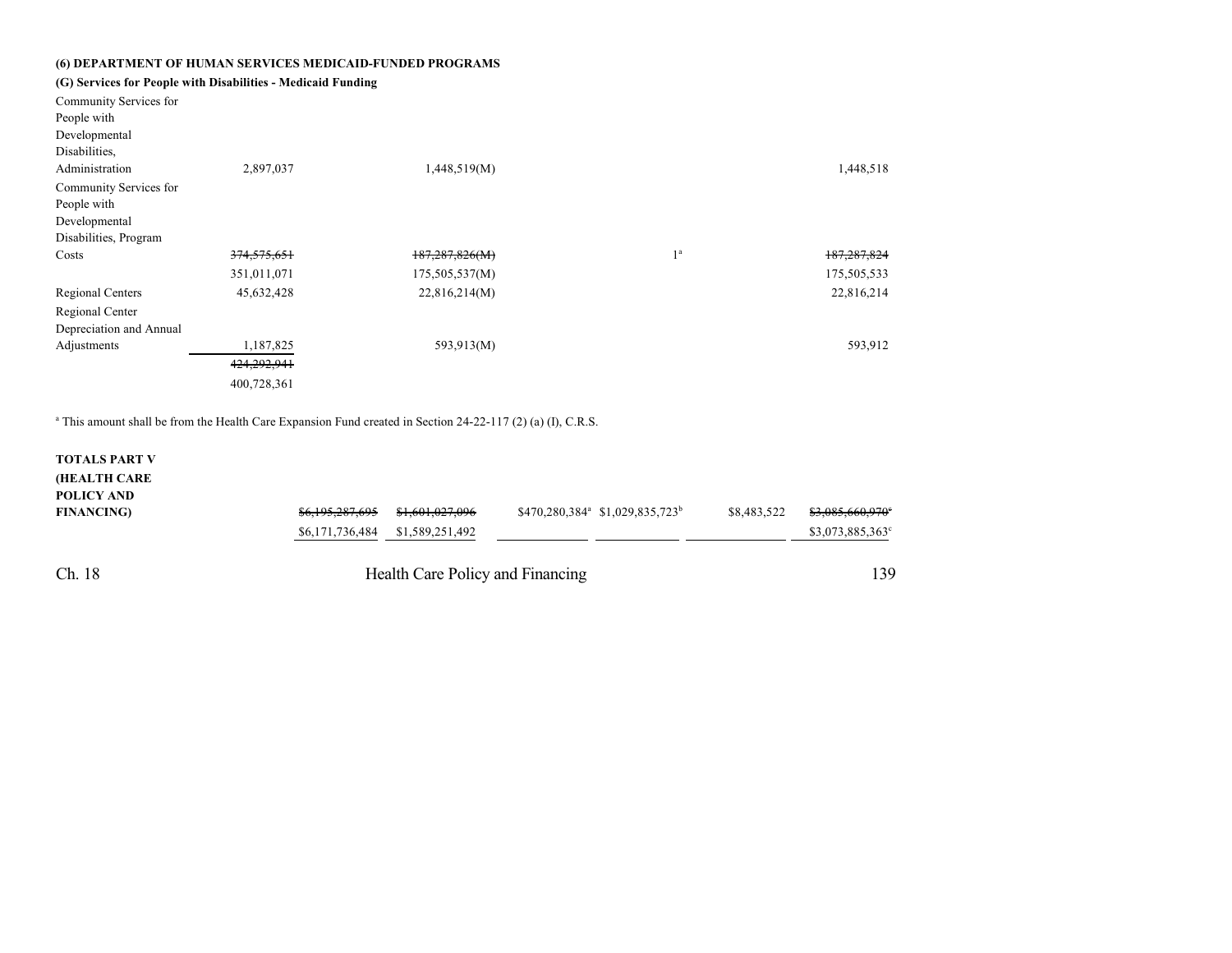|                                                    |       |                         | APPROPRIATION FROM                             |                      |                                |                                |  |  |  |
|----------------------------------------------------|-------|-------------------------|------------------------------------------------|----------------------|--------------------------------|--------------------------------|--|--|--|
| <b>ITEM <math>\&amp;</math></b><br><b>SUBTOTAL</b> | TOTAL | GENER AL<br><b>FUND</b> | <b>GENERAL</b><br><b>FUND</b><br><b>EXEMPT</b> | CASH<br><b>FUNDS</b> | REAPPROPRIATED<br><b>FUNDS</b> | <b>FEDERAL</b><br><b>FUNDS</b> |  |  |  |
|                                                    |       |                         |                                                |                      |                                |                                |  |  |  |

<sup>a</sup> Of this amount, \$469,842,084 shall be from the General Fund Exempt Account created in Section 24-77-103.6 (2), C.R.S., and \$438,300 shall be General Fund Exempt pursuant to Section 24-22-117 (1) (c) (I) (B), C.R.S. Further, said \$438,300 is also not subject to the statutory limitation on General Fund appropriations imposed by Section 24-75-201.1, C.R.S.

b Of this amount \$10,000,000 contains an (I) notation.

c Of this amount \$236,968,775 contains an (I) notation.

SECTION 3. Appropriation to the department of human services for the fiscal year beginning July 1, 2013. In Session Laws of Colorado 2013, section 2 of chapter 441, (SB 13-230), **amend** Part VII (9) (A) and the affected totals as amended by section 28 of chapter 169, (HB 13-1117); and **add** footnote 30a, as follows:

Section 2. **Appropriation.**

## **PART VII DEPARTMENT OF HUMAN SERVICES**

### **(9) SERVICES FOR PEOPLE WITH DISABILITIES**

**(A) Community Services for People with Developmental Disabilities**

(1) Administration

Personal Services 2,821,868 226,958 2,594,910

2,594,910<sup>a</sup>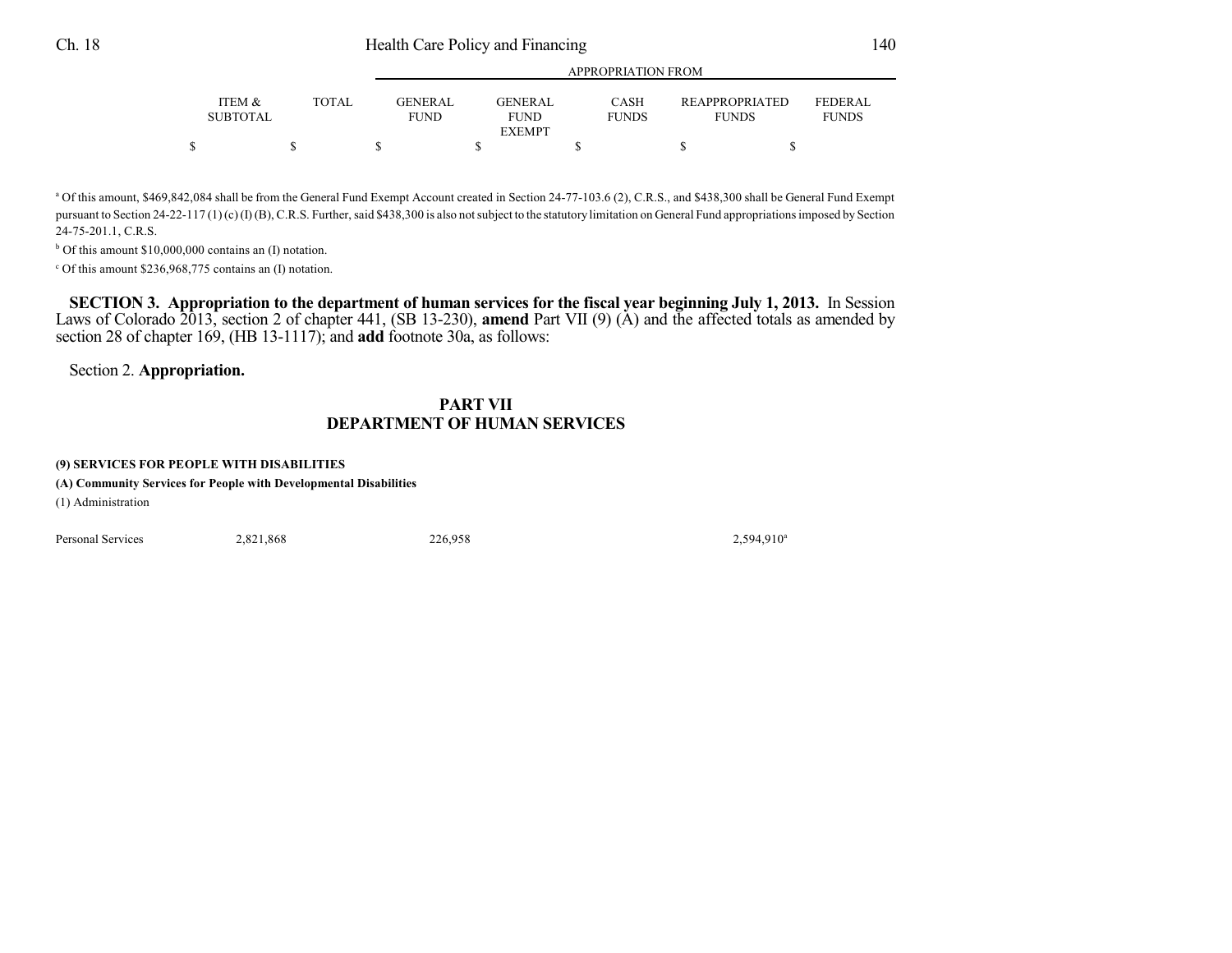|                           | $(34.0$ FTE) |        |                      |
|---------------------------|--------------|--------|----------------------|
| <b>Operating Expenses</b> | 148,523      |        | 148,523 <sup>a</sup> |
| Community and Contract    |              |        |                      |
| Management System         | 137,480      | 41,244 | $96,236^{\rm a}$     |
| Support Level             |              |        |                      |
| Administration            | 57,368       |        | 57,368 <sup>a</sup>  |
|                           | 3,165,239    |        |                      |

<sup>a</sup> These amounts shall be from Medicaid cash funds transferred from the Community Services for People with Developmental Disabilities, Administration line item in the Department of Health Care Policy and Financing.

| (2) Program $\text{Costs}^{30}$<br>$\text{COSTS}^{30,30a}$ |             |
|------------------------------------------------------------|-------------|
| Adult Comprehensive                                        |             |
| Services for 4,471.2                                       |             |
| <b>Medicaid Full Program</b>                               |             |
| Equivalents (FPE)                                          | 329,907,455 |
|                                                            | 308,770,967 |
| <b>Adult Supported Living</b>                              |             |
| Services for 692 General                                   |             |
| Fund FPE and 3,417.5                                       |             |
| <b>Medicaid FPE</b>                                        | 46,728,721  |
|                                                            | 47,881,017  |
| <b>Family Support Services</b>                             | 3,255,842   |
| Children's Extensive                                       |             |
| Support Services for 659                                   |             |
| <b>Medicaid FPE</b>                                        | 13,201,051  |
|                                                            |             |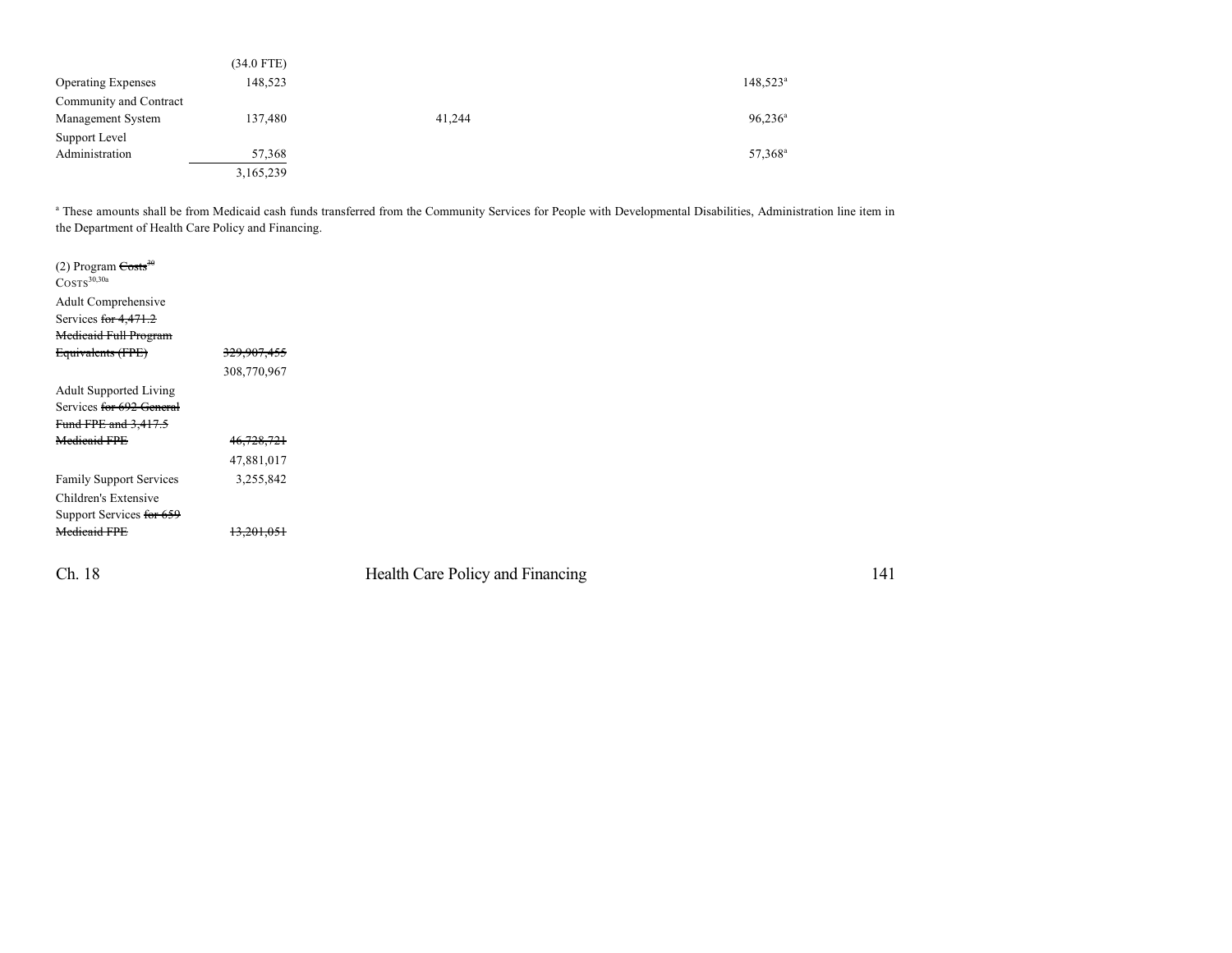|                                                      |                           |              |                               |                                                | APPROPRIATION FROM      |                                       |                                |  |
|------------------------------------------------------|---------------------------|--------------|-------------------------------|------------------------------------------------|-------------------------|---------------------------------------|--------------------------------|--|
|                                                      | ITEM &<br><b>SUBTOTAL</b> | <b>TOTAL</b> | <b>GENERAL</b><br><b>FUND</b> | <b>GENERAL</b><br><b>FUND</b><br><b>EXEMPT</b> | CASH<br><b>FUNDS</b>    | <b>REAPPROPRIATED</b><br><b>FUNDS</b> | <b>FEDERAL</b><br><b>FUNDS</b> |  |
|                                                      | \$                        | \$           | \$                            | \$                                             | \$                      | \$<br>\$                              |                                |  |
|                                                      | 12,424,408                |              |                               |                                                |                         |                                       |                                |  |
| Case Management for<br>692 General Fund and          |                           |              |                               |                                                |                         |                                       |                                |  |
| 8,547.7 Medicaid FPE                                 | 25,717,760                |              |                               |                                                |                         |                                       |                                |  |
|                                                      | 22,914,015                |              |                               |                                                |                         |                                       |                                |  |
| <b>Eligibility Determination</b><br>and Waiting List |                           |              |                               |                                                |                         |                                       |                                |  |
| Management                                           | 2,987,431                 |              |                               |                                                |                         |                                       |                                |  |
| Preventive Dental<br>Hygiene <sup>31</sup>           | 64,239                    |              |                               |                                                |                         |                                       |                                |  |
|                                                      | 421,862,499               |              | 16,484,491                    |                                                | 30,802,357 <sup>a</sup> | 374,575,651 <sup>b</sup>              |                                |  |
|                                                      | 398,297,919               |              |                               |                                                |                         | 351,011,071 <sup>b</sup>              |                                |  |

<sup>a</sup> Of this amount, \$30,798,715 shall be from client cash sources, and \$3,642 shall be from local funds. The (L) and (I) notation shall apply to \$3,642.

<sup>b</sup> This amount shall be from Medicaid funds transferred from the Community Services for People with Developmental Disabilities, Program Costs line item in the Department of Health Care Policy and Financing.

## **TOTALS PART VII**

| (HUMAN SERVICES) | \$2,183,134,409 | \$698,239.511 | $$356,215,550^a$ | <del>\$517.852.655</del>   | \$610,826,693° |
|------------------|-----------------|---------------|------------------|----------------------------|----------------|
|                  | \$2,159,569,829 |               |                  | \$494,288,075 <sup>b</sup> |                |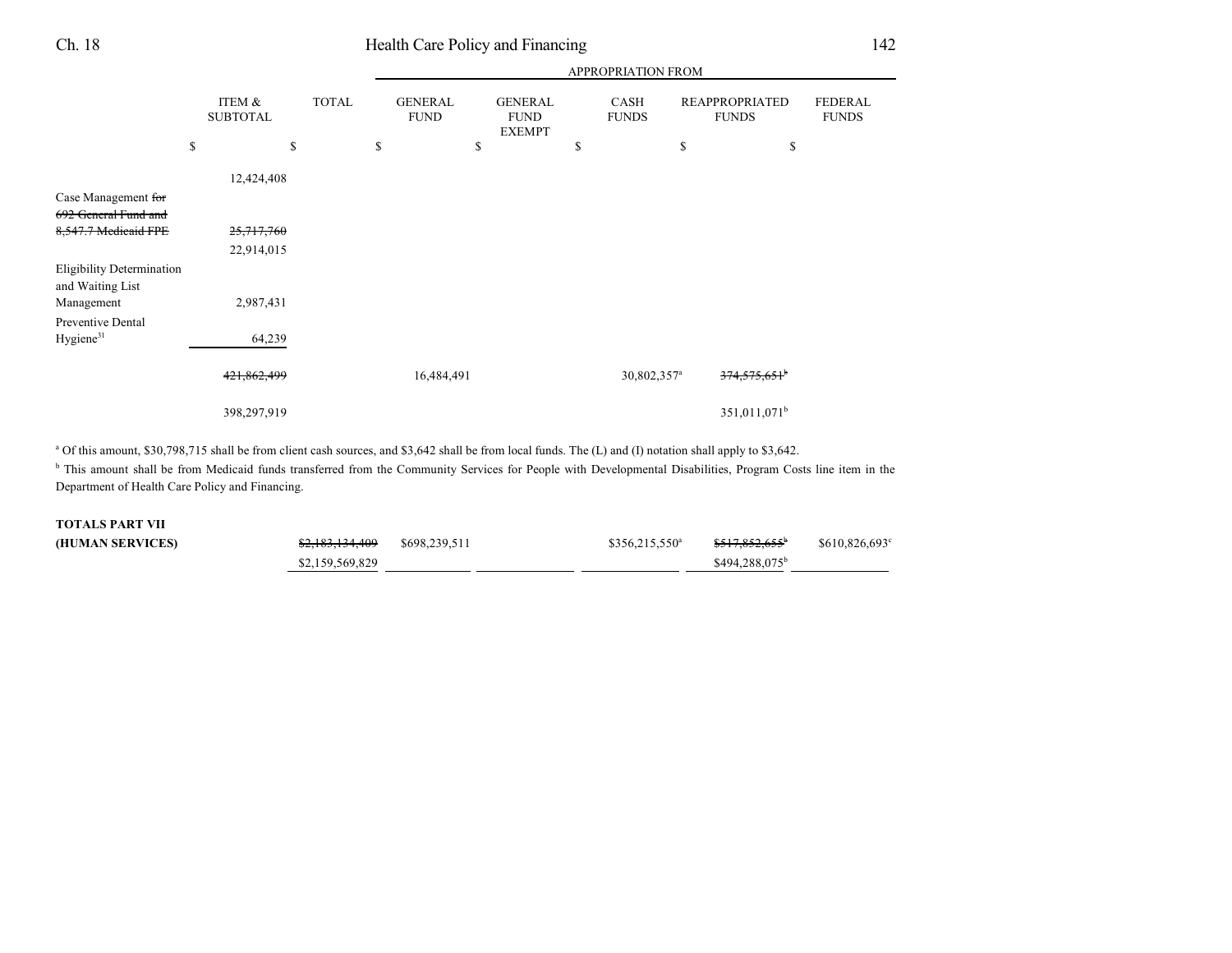<sup>a</sup> Of this amount, \$126,014,974 contains an (L) notation and \$226,061,001 contains an (I) notation.

b Of this amount, \$1,330,200 contains an (I) notation.

c Of this amount, \$274,250,552 contains an (I) notation.

**FOOTNOTES** -- The following statements are referenced to the numbered footnotes throughout section 2.

- 20 Department of Human Services, County Administration, County Administration; and Adult Assistance Programs, Adult Protective Services, Adult Protective Services -- It is the intent of the General Assembly that any amount in the Adult Protective Services line item that is not required for the provision of adult protective services may be transferred to the County Administration line item and used to provide additional benefits under that program. It is further the intent of the General Assembly that if county spending exceeds the total appropriations from the Adult Protective Services line item, any amount in the County Administration line item that is not required for the provision of services under that program may be transferred to the Adult Protective Services line item and used to provide adult protective services.
- 21 Department of Human Services, County Administration, County Share of Offsetting Revenues -- It is the intent of the General Assembly that, pursuant to Section 26-13-108, C.R.S., the Department utilize recoveries to offset the costs of providing public assistance. This appropriation represents an estimate of the county share of such recoveries and, if the amount of the county share of such recoveries is greater than the amount reflected in this appropriation, the Department is authorized to disburse an amount in excess of this appropriation to reflect the actual county share of such recoveries.
- 22 Department of Human Services, County Administration, County Incentive Payments; Office of Self Sufficiency, Colorado Works Program, CountyBlock Grants; Child Support Enforcement, Child Support Enforcement -- It is the intent of the General Assembly that, pursuant to Sections 26-13-108 and 26-13-112.5 (2), C.R.S., the Department distribute child support incentive payments to counties. It is further the intent of the General Assembly that all of the State share of recoveries of amounts of support for public assistance recipients, less annual appropriations from this fund source for state child support enforcement operations, be distributed to counties, as described in Section 26-13-108, C.R.S. If the total amount of the State share of recoveries is greater than the total annual appropriations from this fund source, the Department is authorized to distribute to counties, for county incentive payments, the actual State share of any additional recoveries.
- 23 Department of Human Services, Division of Child Welfare -- It is the intent of the General Assembly to encourage counties to serve children in the most appropriate and least restrictive manner. For this purpose, the Department may transfer funds among all line items in this long bill group total for the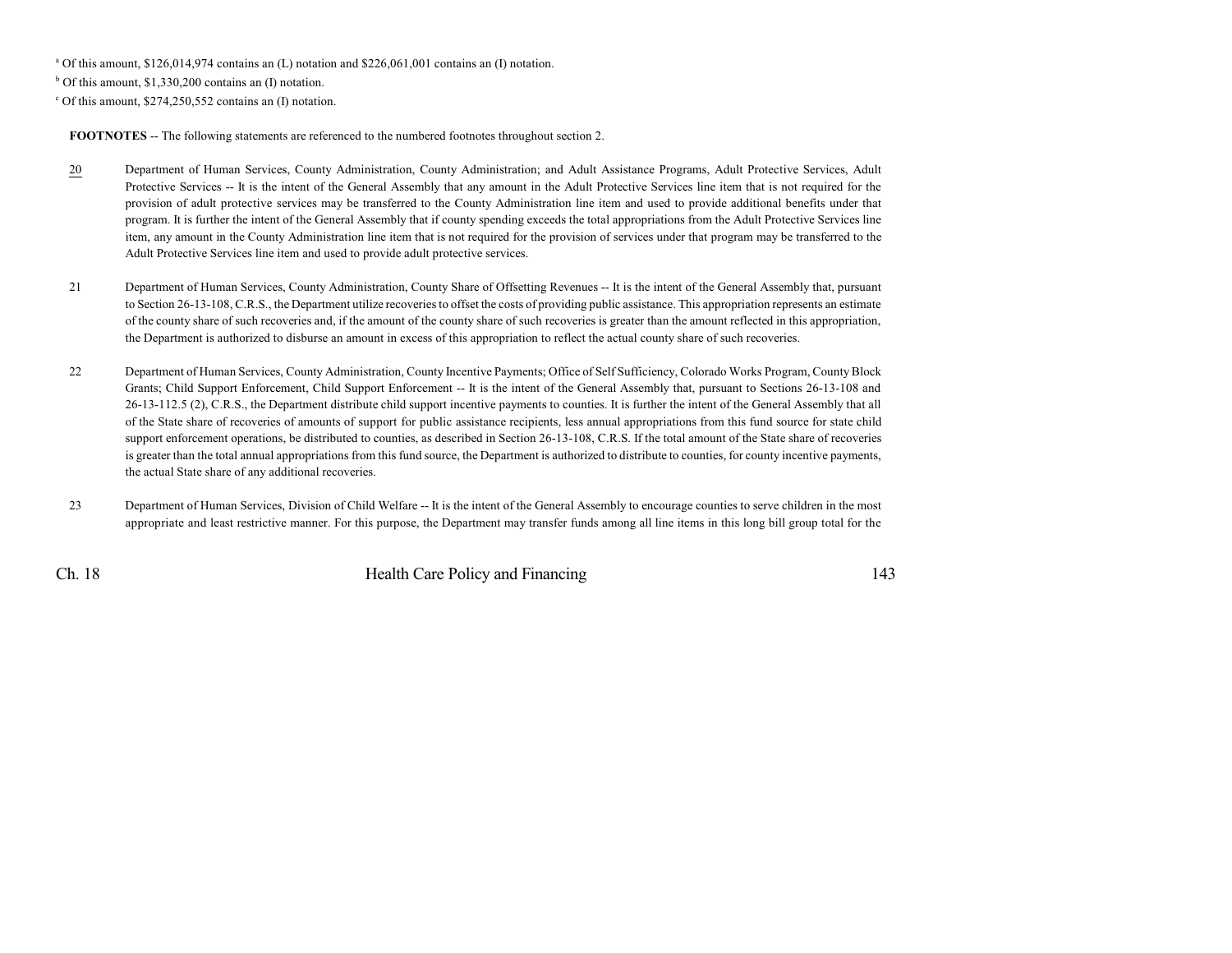|                                      |              |                               |                                                                               | ALLINOI INTERIOR LINORI               |                                |
|--------------------------------------|--------------|-------------------------------|-------------------------------------------------------------------------------|---------------------------------------|--------------------------------|
| <b>ITEM &amp;</b><br><b>SUBTOTAL</b> | <b>TOTAL</b> | <b>GENERAL</b><br><b>FUND</b> | <b>CASH</b><br><b>GENERAL</b><br><b>FUNDS</b><br><b>FUND</b><br><b>EXEMPT</b> | <b>REAPPROPRIATED</b><br><b>FUNDS</b> | <b>FEDERAL</b><br><b>FUNDS</b> |
|                                      |              |                               |                                                                               |                                       |                                |
|                                      |              |                               |                                                                               |                                       |                                |

APPROPRIATION FROM

Division of Child Welfare, except that the Department may not transfer funds from non-custodial line items to the Child Welfare Administration line item to increase funding for personal services.

- 24 Department of Human Services, Division of Child Welfare, Child Welfare Services -- It is the intent of the General Assembly that the Department may hold out up to \$1,000,000 total funds in this line item for activities designed to maximize Colorado's receipt of federal funds under Title IV-E of the Social Security Act. Expenditures may include, but need not be limited to, distributions to counties for Title-IV-E-related administrative costs, incentive payments to counties for improved Title IV-E claiming, automated system changes, and/or purchase of contract services designed to help the State in maximizing Title IV-E receipts. Funds held out pursuant to this footnote shall be in addition to other amounts authorized to be held out from county child welfare services allocations.
- 25 Department of Human Services, Division of Child Welfare, Family and Children's Programs -- It is the intent of the General Assembly that \$4,006,949 of the funds appropriated for this line item be used to assist county departments of social services in implementing and expanding family- and community-based services for adolescents. It is the intent of the General Assembly that such services be based on a program or programs that have been demonstrated to be effective in reducing the need for higher cost residential services.
- 26 Department of Human Services, Office of Self Sufficiency, Colorado Works Program, County Block Grants -- Pursuant to Sections 26-2-714 (7) and 26-2-714 (9), C.R.S., under certain conditions, a county may transfer federal Temporary Assistance for Needy Families (TANF) funds within its Colorado Works Program Block Grant to the federal child care development fund or to programs funded by Title XX of the federal Social Security Act. One of the conditions specified is that the amount a county transfers must be specified by the Department of Human Services as being available for transfer within the limitation imposed by federal law. It is the intent of the General Assembly that the Department allow individual counties to transfer a greater percent of federal TANF funds than the state is allowed under federal law as long as: (a) Each county has had an opportunity to transfer an amount up to the federal maximum allowed; and, (b) the total amount transferred statewide does not exceed the federal maximum.
- 27 Department of Human Services, Office of Self Sufficiency, Colorado Works Program, County Block Grants -- It is the intent of the General Assembly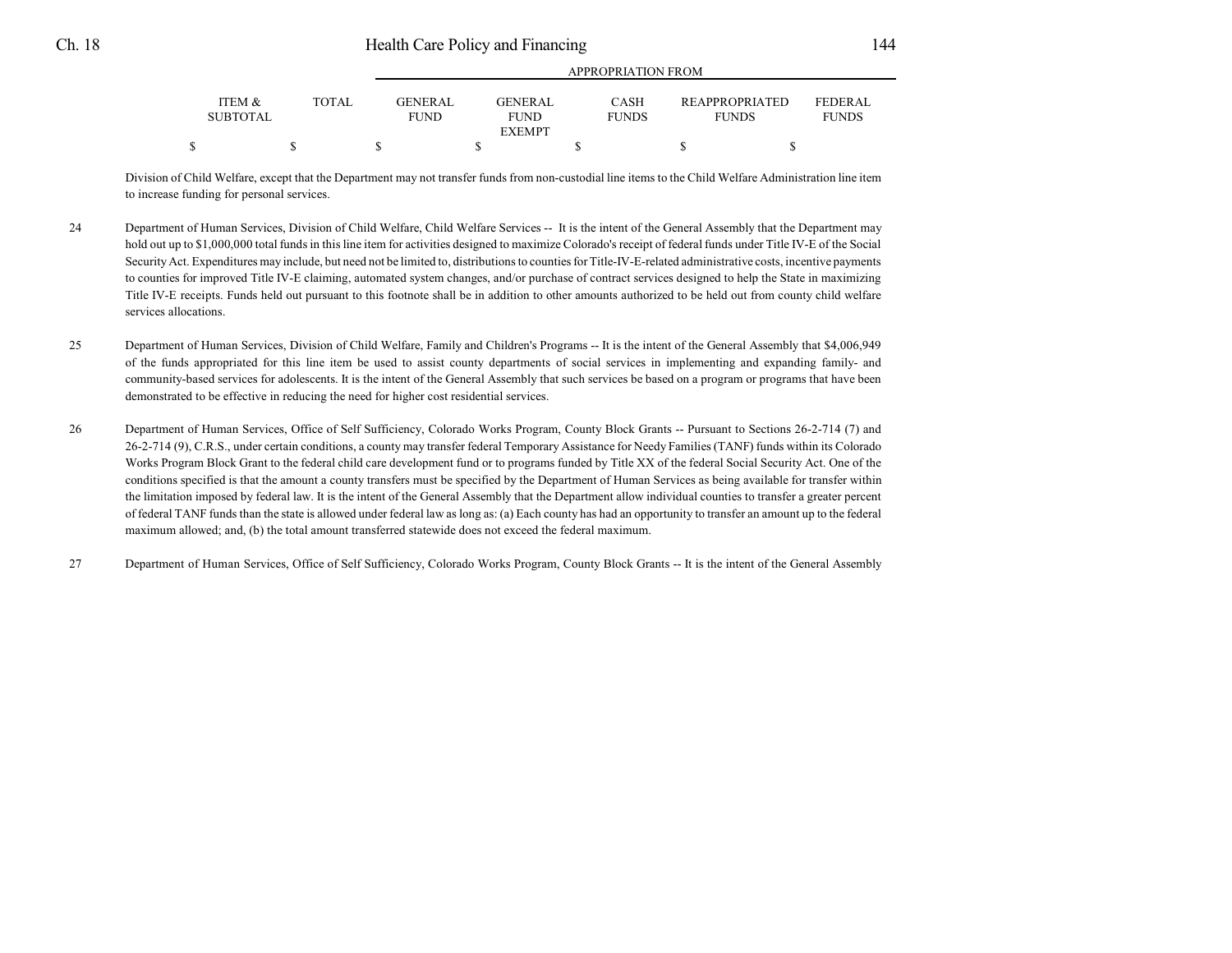that the appropriation of local funds for Colorado Works program county block grants may be decreased by a maximum of \$100,000 to reduce one or more small counties' fiscal year 2013-14 targeted or actual spending level pursuant to Section 26-2-714 (8), C.R.S.

- 28 Department of Human Services, Office of Self Sufficiency, Colorado Works Program, County Block Grants -- It is the intent of the General Assembly that the Department comply with the provisions of Section 26-2-714 (10), C.R.S., by reducing required county Temporary Assistance for Needy Families (TANF) maintenance of effort expenditures in the fiscal year after the State is notified that it has met federal work participation rates and qualifies for a percent reduction in the state's maintenance of effort. If the State is notified during state FY 2012-13 that it has met federal work participation rates for a prior year and therefore qualifies for a percent reduction in the state's maintenance of effort, local cash funds expenditure obligations that are established in this line item pursuant to Section 26-2-714 (6) (c) (I), C.R.S., shall be reduced by \$5,524,726.
- 29 Department of Human Services, Behavioral Health Services, Co-occurring Behavioral Health Services -- It is the intent of the General Assembly this appropriation be used for the purpose of providing a full continuum of co-occurring behavioral health treatment services in southern Colorado and the Arkansas Valley.
- 30 Department of Human Services, Services for People with Disabilities, Community Services for People with Developmental Disabilities, Program Costs -- It is the intent of the General Assembly that expenditures for these services be recorded only against the Long Bill group total for Program Costs.

30a DEPARTMENT OF HUMAN SERVICES, SERVICES FOR PEOPLE WITH DISABILITIES, COMMUNITY SERVICES FOR PEOPLE WITH DEVELOPMENTAL DISABILITIES, PROGRAM COSTS – THE APPROPRIATIONS IN THIS SUBDIVISION ASSUME THE FOLLOWING CASELOAD AND COST ESTIMATES FOR MEDICAID CLIENTS:

| Waiver                              | Enrollment | <b>Full Program Equivalent</b> | Cost Per Enrollment |  |
|-------------------------------------|------------|--------------------------------|---------------------|--|
| COMPREHENSIVE                       | 4.695      | 4.356.75                       | \$65,765.91         |  |
| <b>SUPPORTED LIVING SERVICES</b>    | 3.217      | 3.098.00                       | \$12,898.74         |  |
| <b>CHILDREN'S EXTENSIVE SUPPORT</b> | 1.204      | 623.41                         | \$19,929.64         |  |
| TARGETED CASE MANAGEMENT            | 9.116      | 8.039.41                       | \$2,192.62          |  |

31 Department of Human Services, Services for People with Disabilities, Community Services for People with Developmental Disabilities, Program Costs, Preventive Dental Hygiene -- It is the intent of the General Assembly that this appropriation be used to provide special dental services for persons with developmental disabilities.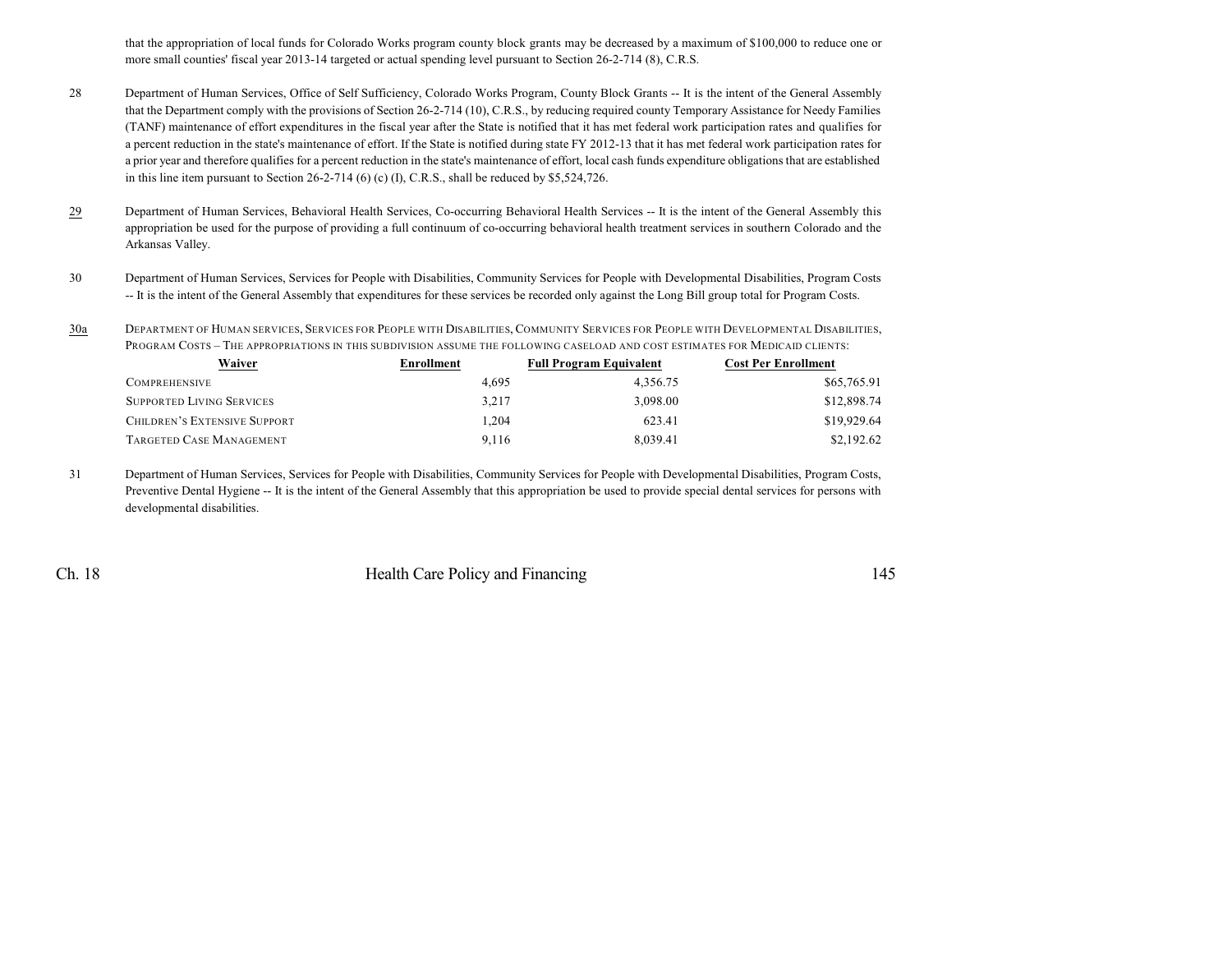| <b>ITEM &amp;</b><br><b>SUBTOTAL</b> | <b>TOTAL</b> | <b>GENERAL</b><br><b>FUND</b> | <b>GENERAL</b><br><b>FUND</b><br><b>EXEMPT</b> | <b>CASH</b><br><b>FUNDS</b> | <b>REAPPROPRIATED</b><br><b>FUNDS</b> | FEDER AL<br><b>FUNDS</b> |  |  |  |
|--------------------------------------|--------------|-------------------------------|------------------------------------------------|-----------------------------|---------------------------------------|--------------------------|--|--|--|
|                                      |              |                               |                                                |                             |                                       |                          |  |  |  |

APPROPRIATION FROM

- 32 Department of Human Services, Services for People with Disabilities, Community Services for People with Developmental Disabilities, Early Intervention Services -- It is the intent of the General Assembly that expenditures for these services be recorded only against the Long Bill group total for Early Intervention Services.
- 33 Department of Human Services, Services for People with Disabilities, Regional Centers for People with Developmental Disabilities -- The Department may transfer up to 5.0 percent of the total appropriation between the Wheat Ridge Regional Center, the Grand Junction Regional Center and Pueblo Regional Center.
- 34 Department of Human Services, Adult Assistance Programs, Other Grant Programs, Home Care Allowance; and Home Care Allowance Grant Program -- Pursuant to Section 26-2-122.4 (3), C.R.S, any amount in the Home Care Allowance Grant Program line item that is not required to operate the Grant Program may be transferred to the Home Care Allowance Program line item and used to provide additional benefits under that program. It is further the intent of the General Assembly that any amount in the home care allowance program line item that is unused may be transferred to the home care allowance grant program line item and used to provide additional benefits under that program.
- 35 Department of Human Services, Adult Assistance Programs, Community Services for the Elderly, Older Americans Act Programs, and State Funding for Senior Services -- Amounts in the Older Americans Act Programs line item are calculated based on a requirement for a non-federal match of at least 15 percent, including a 5.0 percent state match, pursuant to Title III of the federal Older Americans Act. The Department is authorized to transfer General Fund and cash funds from the State Funding for Senior Services line item to the Older Americans Act Programs line item to comply with the 5.0 percent state match requirement for the Older Americans Act Programs. This appropriation is based on the assumption that all federal Title III funds requiring a state match that are not for purposes of administration or included in the appropriations for other line items will be expended from the Older Americans Act Programs line item.
- 36 Department of Human Services, Division of Youth Corrections, Institutional Programs; and Community Programs -- The Department may transfer a total of up to \$5,000,000 General Fund between line items in the Institutional Programs section and the Community Programs line items for Purchase of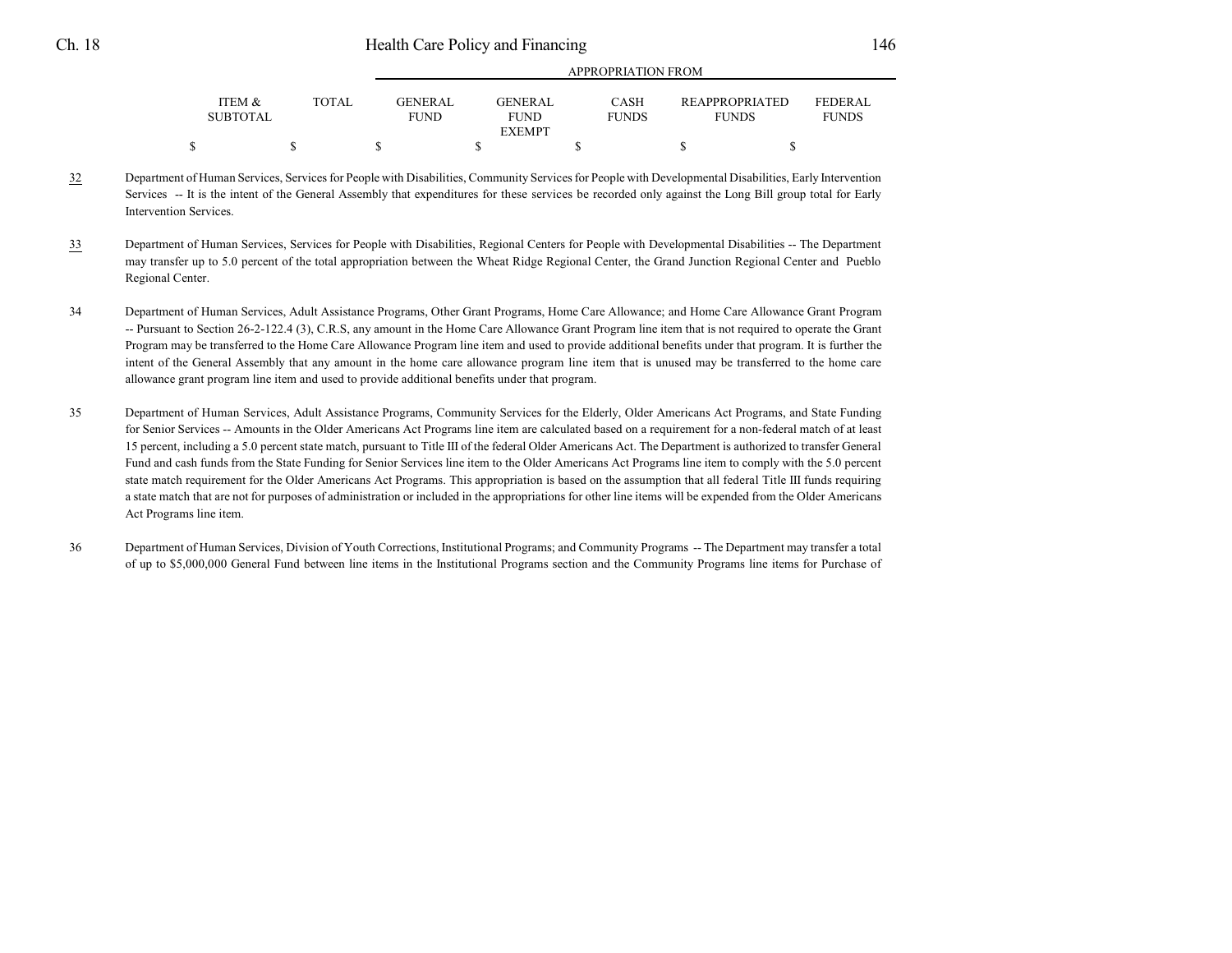Contract Placements, Parole Program Services, and S.B. 91-94 Programs to facilitate the placement and treatment of youth in the most appropriate setting, to support appropriate treatment, transition, and wrap-around services for youth in residential and non-residentialsettings, and to support community-based alternatives to secure detention placements, except that this transfer authority may not be used to reduce the S.B. 91-94 Programs line item.